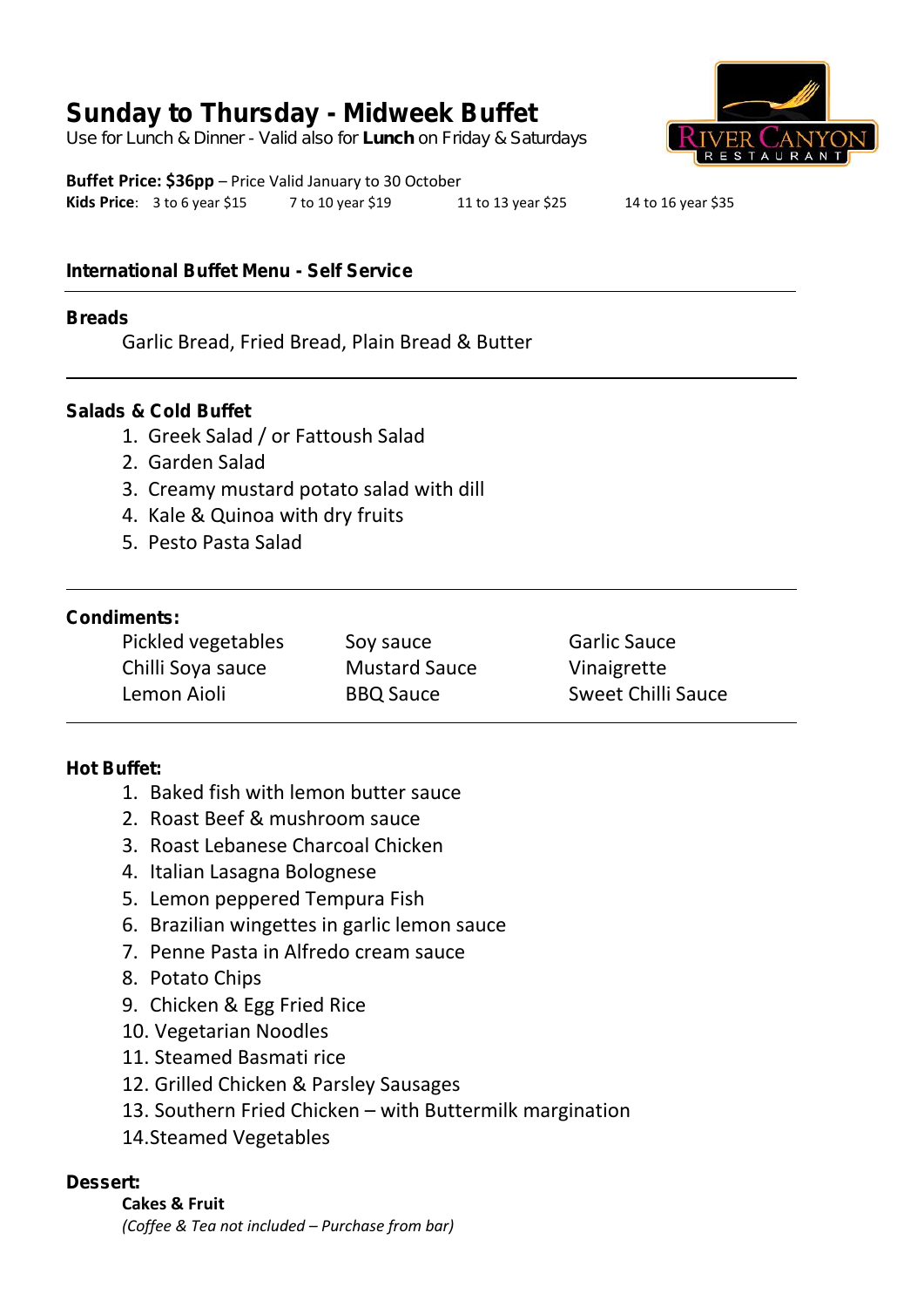## **Drink Choice & Drink Packages**

**A. Cash Bar**: Guests buy their drinks by cash at the bar individually (cash only at the bar since busy night)

**B. Bar Tab**: Drinks will be stopped as soon as it reached its Tab Limit; a credit card & driving license is required

**C. Add to Bill**: Bill will be presented upon all drinks are consumed; a credit card is required for this

**D. Alcohol Package**: Includes unlimited beers, wine, soft drinks & juices

Beer, Wine, Spirit & Cocktails: http://www.rivercanyon.com.au/drinklist.pdf Detailed Alcohol Packages: www.rivercanyon.com.au/DrinksPackage.htm

**Soft Drink & Alcohol Packages:** Price is Per person; (soft drink package price applies to children above 6 years)

**\$8pp Soft Drink & Juice Package - ends at 9pm** (3 hours) includes Orange juice, Apple juice, Coke, Lemonade, Squash, Coke Zero & Fanta

**\$9pp Soft Drink & Juice Package - ends at 10pm** (4 hours) includes Orange juice, Apple juice, Coke, Lemonade, Squash, Coke Zero & Fanta

**\$12pp Soft Drink & Juice Package - ends at 11.30pm** includes Orange juice, Apple juice, Coke, Lemonade, Squash, Coke Zero & Fanta

**Alcohol Packages:** *(please see page 6 for detailed packages)*

**\$32pp for 3 hours** - Wine, Champagne, Juice & Soft Drinks

**\$39pp for 4 hours** - Wine, Champagne, Juice & Soft Drinks

**\$45pp for 3 hours** - Beer, Wine, Champagne, Juice & Soft Drinks

**\$55pp for 4 hours** - Beer, Wine, Champagne, Juice & Soft Drinks

# **Terms & Conditions**

- A deposit of \$50 required for tables upto 20 guests; To avoid no shows on the night
- Deposit of \$100 required for tables between 21 and 35 guests; \$200 deposit for tables above 35 seats
- Final numbers of guests attending dinner is required by 10pm prior to the event night to finalise seatings
- We do not take split / individual payments from your guests; please assign one person from your group to collect their share of bill from everyone on the table and and pay as one bill
- Seating requests are not taken, unless booking size is over 35 guests
- Friday & Saturday buffet bill is pre-paid on arrival at the bar counter; Please settle your food bill before 8pm or Pay in advance with cash or by internet transfer
- All persons attending must pay the fixed ticket price
- Doors open at 5.30pm for pre-dinner drinks
- Buffet open from 6.30pm to 8.45pm; you can have your dinner as soon as you arrive
- Live Dance performance will start at 9.30pm; DJ for dancing from 8pm; Music requests taken after 11pm
- For safety reasons, drinks are not allowed on the dance floor; Please leave your drinks on your tables
- With large group bookings, full payment may be required prior; depending how busy the night is
- Fully Licensed Venue; sorry BYO of any drinks not allowed
- Persons drinking elsewhere prior to your booking, will be refused entry by the security guards
- Drinks: If you are paying for your own drinks, please buy drinks from the bar; Cash Only at the bar on busy nights; If running a bar tab or adding to bill, require credit card & driving licence
- Bookings cannot split soft drink or alcohol packages whole table to take the same package
- For opening a 'Drink Tab' at the bar, we require credit card & licence before starting bar tab
- Surcharge of 2% for all plastic card payments; Please pay cash or by internet transfer to avoid surcharge
- For the Safety of your children, please do not allow children on the stage, dance floor or near the bar
- **NSW Smoke Laws**: Drinking & Smoking is not permitted in the front entrance & outside the venue
- **RSA Rules** must be followed on the last page http://www.rivercanyon.com.au/InformationForGuests.pdf

#### *Continued...*

### **Other Information**